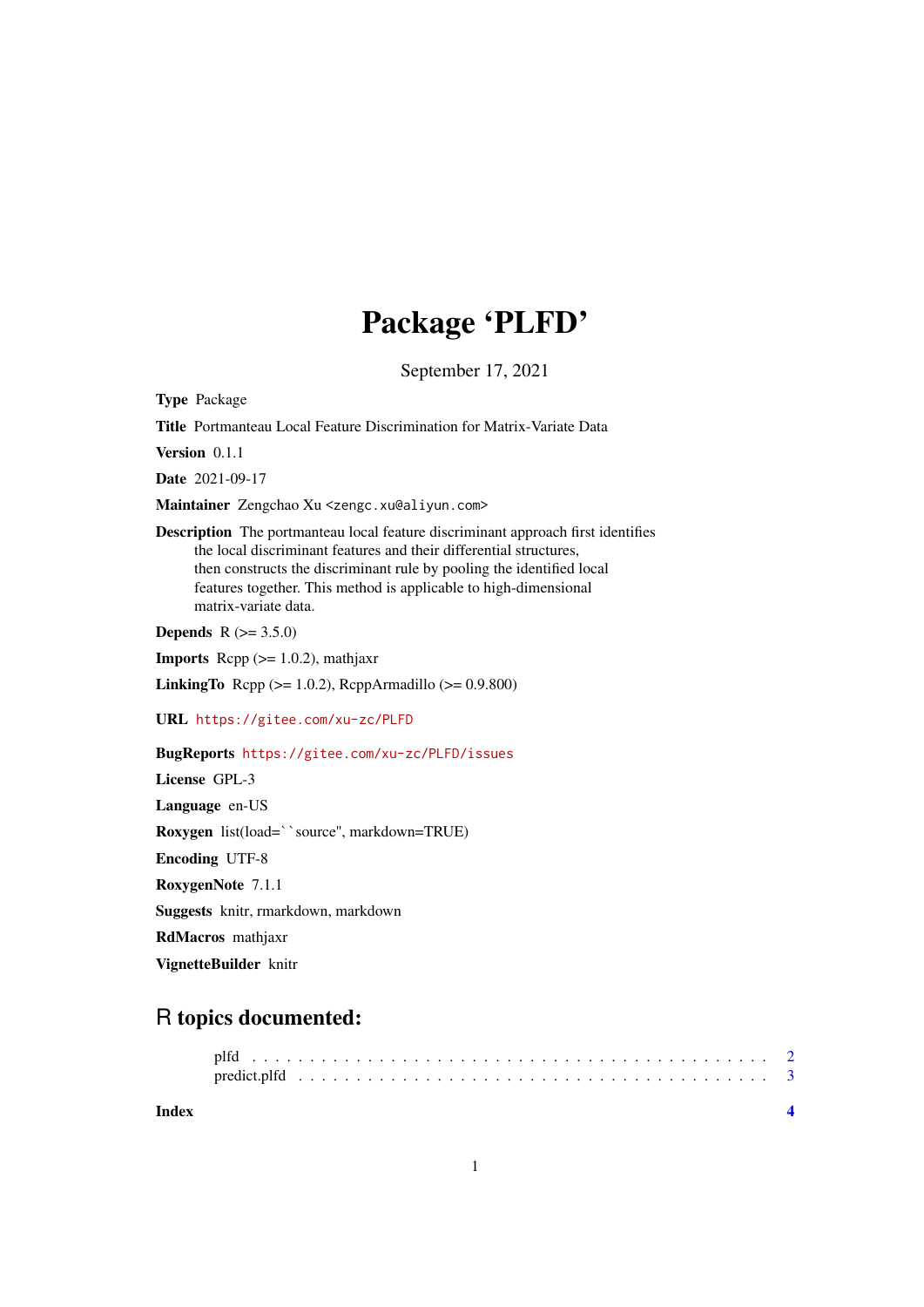#### <span id="page-1-0"></span>plfd *PLFD*

#### Description

A portmanteau local feature discrimination (PLFD) approach to the classification with high-dimensional matrix-variate data.

#### Usage

```
pIf d(x1, x2, r0, c0, blockList, blockMode = NULL, permNum = 100, alpha = 0)
```
#### Arguments

| x1             | Array of $r \times c \times n_1$ , samples from group 1.                                                                                                                                                                                                                                                                   |
|----------------|----------------------------------------------------------------------------------------------------------------------------------------------------------------------------------------------------------------------------------------------------------------------------------------------------------------------------|
| x <sub>2</sub> | Array of $r \times c \times n_2$ , samples from group 2.                                                                                                                                                                                                                                                                   |
| r0, c0         | Row and column size of blocks. See details.                                                                                                                                                                                                                                                                                |
| blockList      | List including the index set of pre-specified blocks. See details.                                                                                                                                                                                                                                                         |
| blockMode      | How the differential structure of $M_1 - M_2$ are detected. The default (blockMode=NULL)<br>does NOT detect the structure of feature blocks. If blockMode="fd" (or "forward"),<br>a forward stepwise procedure is conducted to detect the nonzero positions of<br>feature blocks, wherein BIC serves as the stopping rule. |
| permNum        | Round of permutation.                                                                                                                                                                                                                                                                                                      |
| alpha          | The upper- $\alpha$ quantile of the permutation statistic.                                                                                                                                                                                                                                                                 |

### Details

There are two ways to specify the blocks under consideration. In the case that the matrix-variate is partition into non-overlapping blocks that share the common row size and column size, these sizes can be specified by  $r\theta$  and  $c\theta$ . Otherwise, the blocks can be flexibly specified by parameter blockList, which should be a list in which each element includes rIdx and cIdx corresponding to the row and column index set of a block. See examples.

### Value

List,

- n1, n2, rDim, cDim, blockMode, permNum, alpha;
- blockNumber: the number of identified feature blocks.
- paras:  $list(list(rIdx, cIdx, B, M), ...)$ , list of the information of feature blocks.

#### References

Z. Xu, S. Luo and Z. Chen. (2021). A Portmanteau Local Feature Discrimination Approach to the Classification with High-dimensional Matrix-variate Data. Sankhya A. doi: [10.1007/s13171021-](https://doi.org/10.1007/s13171-021-00255-2) [002552](https://doi.org/10.1007/s13171-021-00255-2)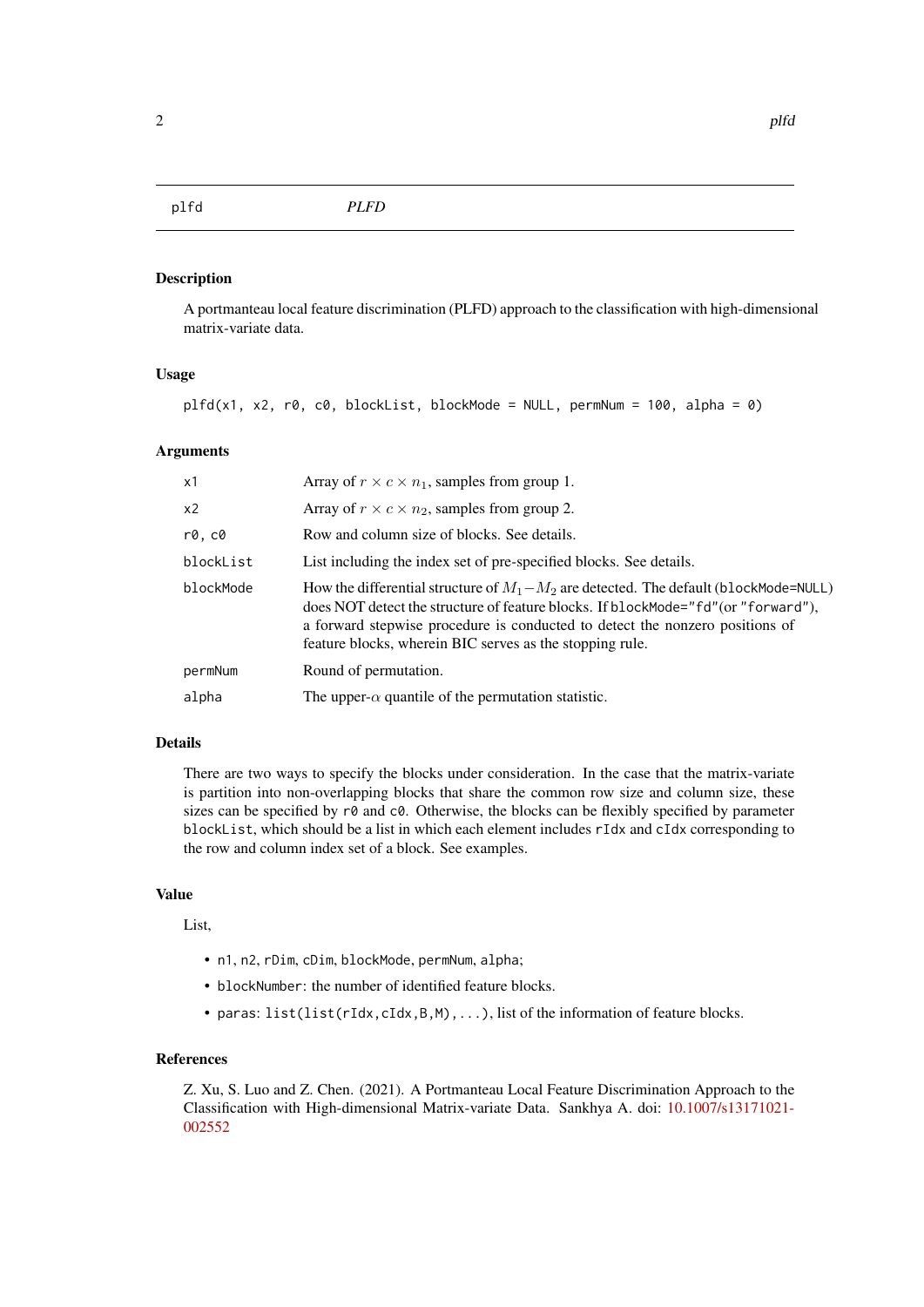#### <span id="page-2-0"></span>predict.plfd 3

#### Examples

```
set.seed(2020)
rDim <- 20
cDim <- 20
n1 <- n2 <- 50
x1 <- array(rnorm(rDim*cDim*n1, mean=0.0), dim=c(rDim, cDim, n1))
x2 <- array(rnorm(rDim*cDim*n2, mean=1.0), dim=c(rDim, cDim, n2))
ntest <- 50
xtest <- array(rnorm(rDim*cDim*ntest, mean=1.0), dim=c(rDim, cDim, ntest))
ytest <- rep(2, ntest)
## Uniform partition
print( plfd(x1, x2, r0=5, c0=5) )
## Pre-specify feature blocks
blockList <- list(list(rIdx=1:5, cIdx=1:5),
                  list(rIdx=6:10, cIdx=1:5),
                  list(rIdx=3:9, cIdx=2:8))
print( plfd.model <- plfd(x1, x2, blockList=blockList) )
## Predict
predict(plfd.model, xtest, ytest)
```
predict.plfd *Predict Method for* plfd

#### Description

Predict Method for plfd

#### Usage

```
## S3 method for class 'plfd'
predict(object, x, y, ...)
```
### Arguments

| object | plfd object.                                      |
|--------|---------------------------------------------------|
| x      | Array, matrix-variate data to be predicted.       |
| у      | Vector (optional), Labels of x with value 1 or 2. |
|        | Ignored currently.                                |

#### Value

list(W,y.hat,mcr),

- W: discriminant scores;
- y.hat: predicted labels;
- mcr: misclassification rate if parameter y is available.